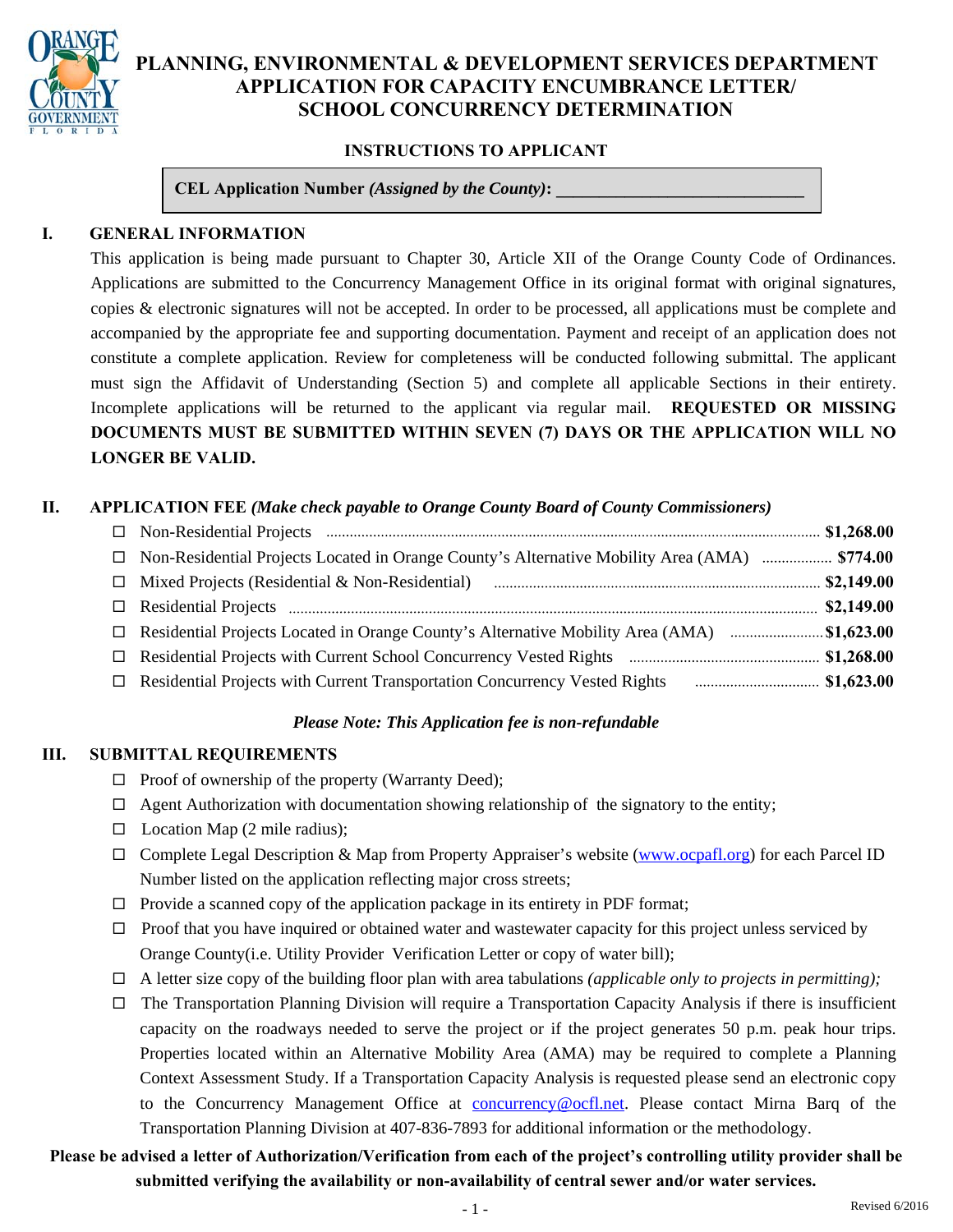#### **SECTION 1: NOTICE OF CONSISTENCY WITH ORANGE COUNTY'S FUTURE LAND USE**

The proposed project must be consistent with Orange County's Comprehensive Plan Future Land Use Element Policy FLU8.1.1. The project cannot be developed until such time of consistency with its Future Land Use. **This Capacity Encumbrance Letter application will not be accepted unless the proposed development is consistent with the current future land use designation and zoning district on the subject site.** In no event will the processing fee for a Capacity Encumbrance Letter be refunded if the development is held due to inconsistency.

| <b>Applicant Signature of Acknowledgement</b>                                                        | Date of Acknowledgement                                           |
|------------------------------------------------------------------------------------------------------|-------------------------------------------------------------------|
| <b>SECTION 2: APPLICANT AND OWNER INFORMATION</b>                                                    |                                                                   |
|                                                                                                      |                                                                   |
|                                                                                                      |                                                                   |
|                                                                                                      | City: $\frac{\text{City:}}{\text{With } \text{Right}}$            |
|                                                                                                      |                                                                   |
|                                                                                                      | Owner:                                                            |
|                                                                                                      |                                                                   |
|                                                                                                      |                                                                   |
|                                                                                                      |                                                                   |
| <b>SECTION 3: PROPERTY INFORMATION</b>                                                               |                                                                   |
|                                                                                                      |                                                                   |
|                                                                                                      |                                                                   |
|                                                                                                      |                                                                   |
|                                                                                                      |                                                                   |
|                                                                                                      |                                                                   |
| Existing Use of Property:                                                                            |                                                                   |
|                                                                                                      | Size of $\frac{Existing}{\text{Use (Units/Sq. } \textit{Ft.})}$ . |
| Water Provider:                                                                                      |                                                                   |
| Wastewater Provider:                                                                                 |                                                                   |
| Will this Project be phased? Yes __________ No _________ (If yes please attached a phasing schedule) |                                                                   |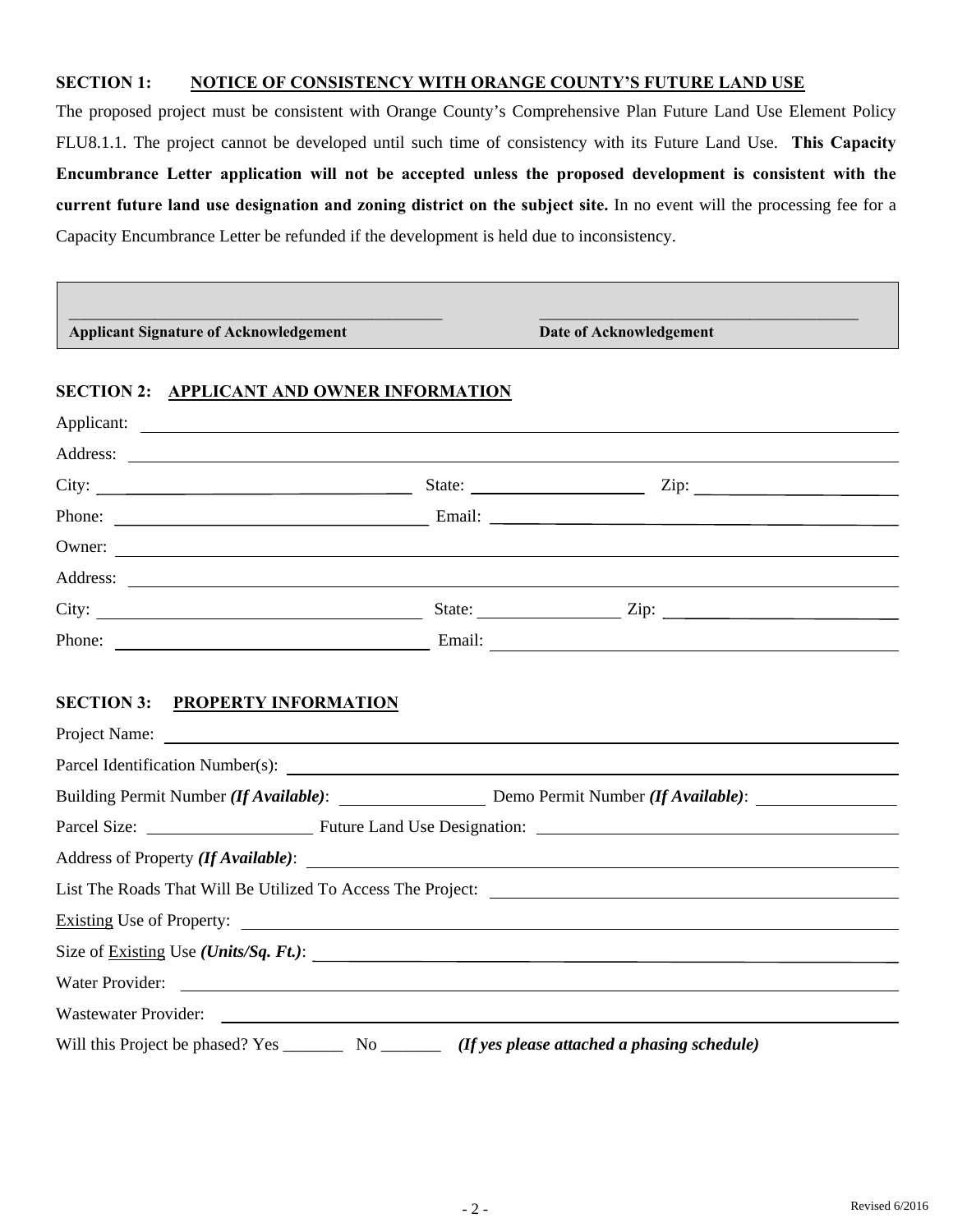# **SECTION 4: PROPOSED DEVELOPMENT/CONSTRUCTION**

# **Proposed land use must be consistent with the corresponding impact fee category.**

# NON-RESIDENTIAL DEVELOPMENT:

|                                    | Non-Residential Land Use                   |    | Non-Residential Sq. Ft.                      |       |
|------------------------------------|--------------------------------------------|----|----------------------------------------------|-------|
|                                    | (Example: Retail, Office, Warehouse, etc.) |    | (Example: 1,000 Sq. Ft.)                     |       |
| 1.                                 |                                            | 1. |                                              |       |
| 2.                                 |                                            | 2. |                                              |       |
| 3.                                 |                                            | 3. |                                              |       |
| 4.                                 |                                            | 4. |                                              |       |
| RESIDENTIAL DEVELOPMENT:           |                                            |    |                                              |       |
| Single-Family: Units Mobile Homes: |                                            |    | Units Townhomes:                             | Units |
|                                    |                                            |    | Apartments: Units Condominiums: Units Other: |       |
| <b>ADDITIONAL INFORMATION:</b>     |                                            |    |                                              |       |
|                                    |                                            |    |                                              |       |
|                                    |                                            |    |                                              |       |
|                                    |                                            |    |                                              |       |
|                                    |                                            |    |                                              |       |
|                                    |                                            |    |                                              |       |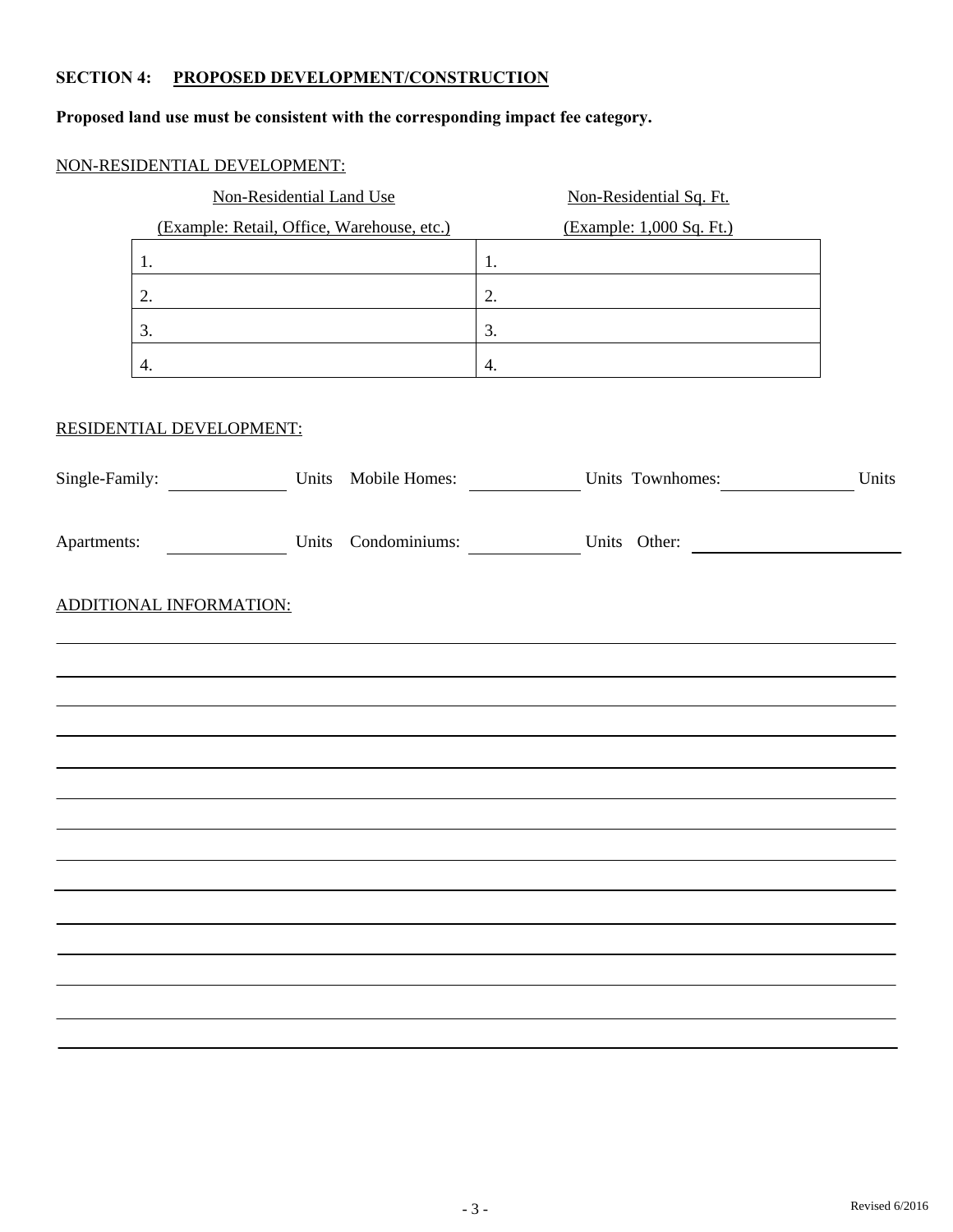#### **SECTION 5: AFFIDAVIT OF UNDERSTANDING**

My signature on this application as owner, or designated representative of owner, indicates acknowledgement of the following:

- 1. My building permit application will not be approved if the proposed use(s), square footage(s) and/or number of units are greater than that listed on my Capacity Encumbrance Letter (CEL) application.
- 2. This application does not guarantee water/wastewater capacity services until such services are obtained from the property area's controlling utility provider. In addition, capacity is subject to the Municipal Rate Resolutions and Ordinances of the controlling provider. Wastewater capacity is limited to the amount of capacity purchased. Furthermore, potable water capacity is not reserved or encumbered by the letter that may result from this application. Capacity will be evaluated prior to final plan approval. At that time, improvements to the infrastructure may be required of the developer/owner to ensure that adequate hydraulic capacity exists. Verification of water and/or wastewater capacity from utility providers other than Orange County Utilities will be required at the time of issuance of a building permit.
- 3. A CEL application is required for projects that are not exempt from concurrency, do not qualify for vested rights, or exceed de minimis thresholds as outlined in the Concurrency Management Ordinance.
- 4. The processing of a CEL application may take four (4) to six (6) weeks upon receipt of all required fees and documentation requested by all reviewing Orange County Departments.
- 5. I, the undersigned, have read this application and hereby attest that the above-referenced information is true and correct to the best of my knowledge and, during the pendency of this application, I understand my continuing obligation to notify the Concurrency Management Official (CMO), in writing, of the inaccuracy of any statement or representation which was incorrect when made or which becomes incorrect by virtue of changed circumstances.
- 6. Incomplete applications will be returned to the applicant by regular mail. Receipt and payment of an application does not constitute a complete application.
- 7. All representative signatures are verified on Sunbiz (http://www.sunbiz.org/). The representative must be the acting agent reflected on Sunbiz.
- 8. This application will expire one year from submittal if a determination has not been issued and the applicant has not requested to mitigate capacity deficiencies. Once expired, a new application will be required along with any applicable fee.

| <b>PROPERTY OWNER'S SIGNATURE:</b> | Title: |  |
|------------------------------------|--------|--|
| Printed Name:                      | Date:  |  |
| <b>APPLICANT'S SIGNATURE:</b>      | Title: |  |
| Printed Name:                      | Date:  |  |

Mailing Address Community, Environmental & Development Services Department Concurrency Management Office Post Office Box 1393 Orlando, Florida 32802-1393 Phone: 407-836-5617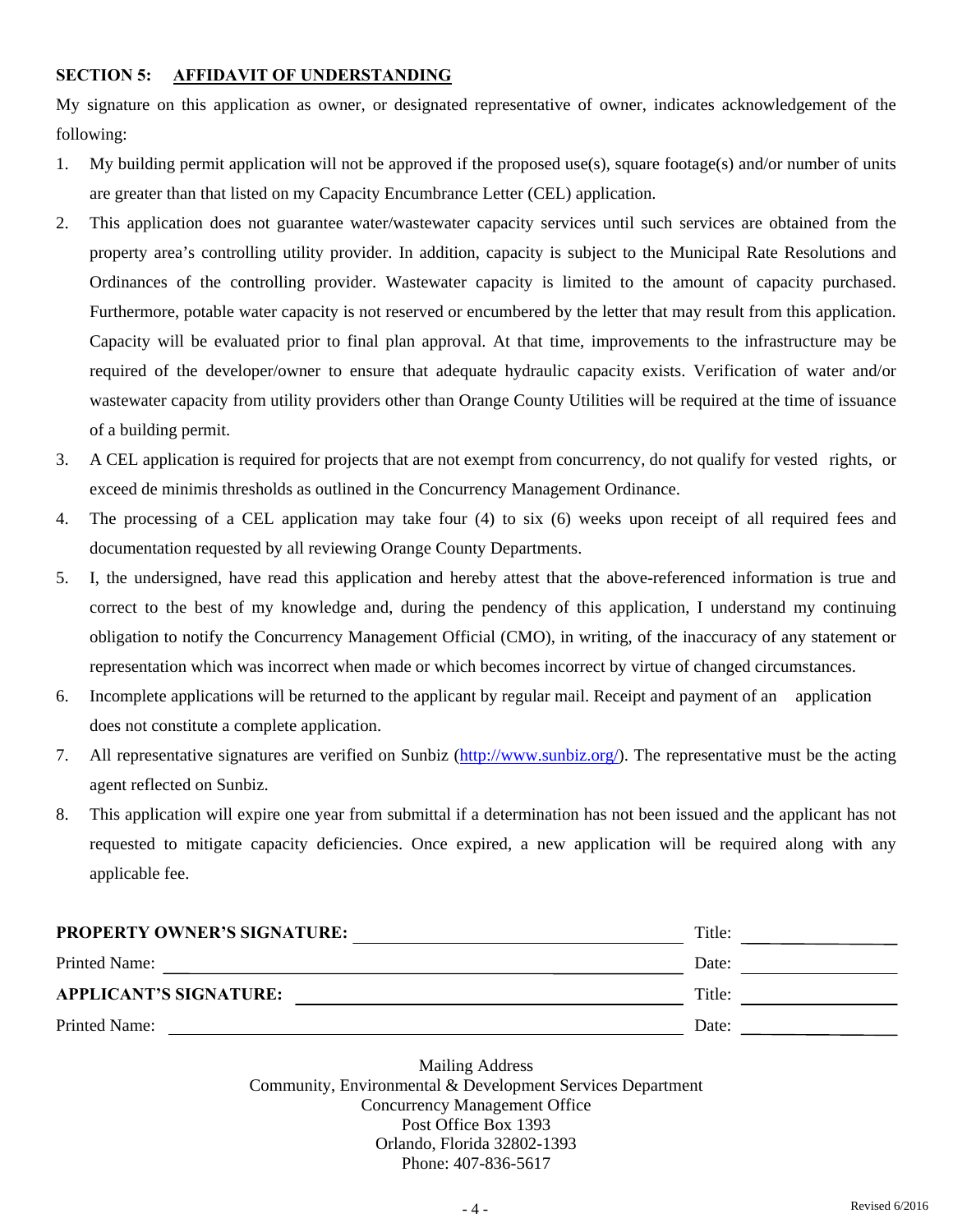|                                                              | <b>CAPACITY ENCUMBRANCE LETTER (CEL) APPLICATION</b><br><b>AGENT AUTHORIZATION FORM</b>                                                                                          |
|--------------------------------------------------------------|----------------------------------------------------------------------------------------------------------------------------------------------------------------------------------|
|                                                              |                                                                                                                                                                                  |
|                                                              | sto act as my authorized agent for the purpose of meeting concurrency<br>requirements set forth under Article XII, Chapter 30 of the Orange County, Florida Code of Ordinances.  |
| Legal Description:                                           | <u> 1989 - Johann Stoff, amerikansk politiker (* 1908)</u>                                                                                                                       |
|                                                              | ,我们也不会有什么。""我们的人,我们也不会有什么?""我们的人,我们也不会有什么?""我们的人,我们也不会有什么?""我们的人,我们也不会有什么?""我们的人                                                                                                 |
| Signature of Property Owner                                  | Date                                                                                                                                                                             |
| Print Name and Title of Property Owner                       |                                                                                                                                                                                  |
|                                                              | IN THE EVENT THAT THE ABOVE AUTHORIZED AGENT IS NO LONGER ACTING ON THE OWNER'S BEHALF<br>SAID PROPERTY OWNER MUST NOTIFY THE CONCURRENCY MANAGEMENT OFFICE VIA WRITTEN REQUEST. |
| <b>STATE OF:</b><br><u> 1989 - Johann Barbara, martin a</u>  |                                                                                                                                                                                  |
| <b>COUNTY OF:</b><br><u> 1990 - Johann Barbara, martin a</u> |                                                                                                                                                                                  |
|                                                              |                                                                                                                                                                                  |
|                                                              | 20 by by sam individual/officer/agent, on behalf of himself /herself or on                                                                                                       |
|                                                              |                                                                                                                                                                                  |
|                                                              |                                                                                                                                                                                  |
| $20$ <sub>____</sub> .                                       |                                                                                                                                                                                  |
|                                                              |                                                                                                                                                                                  |
|                                                              | Notary Public                                                                                                                                                                    |
| (Notary Seal)                                                |                                                                                                                                                                                  |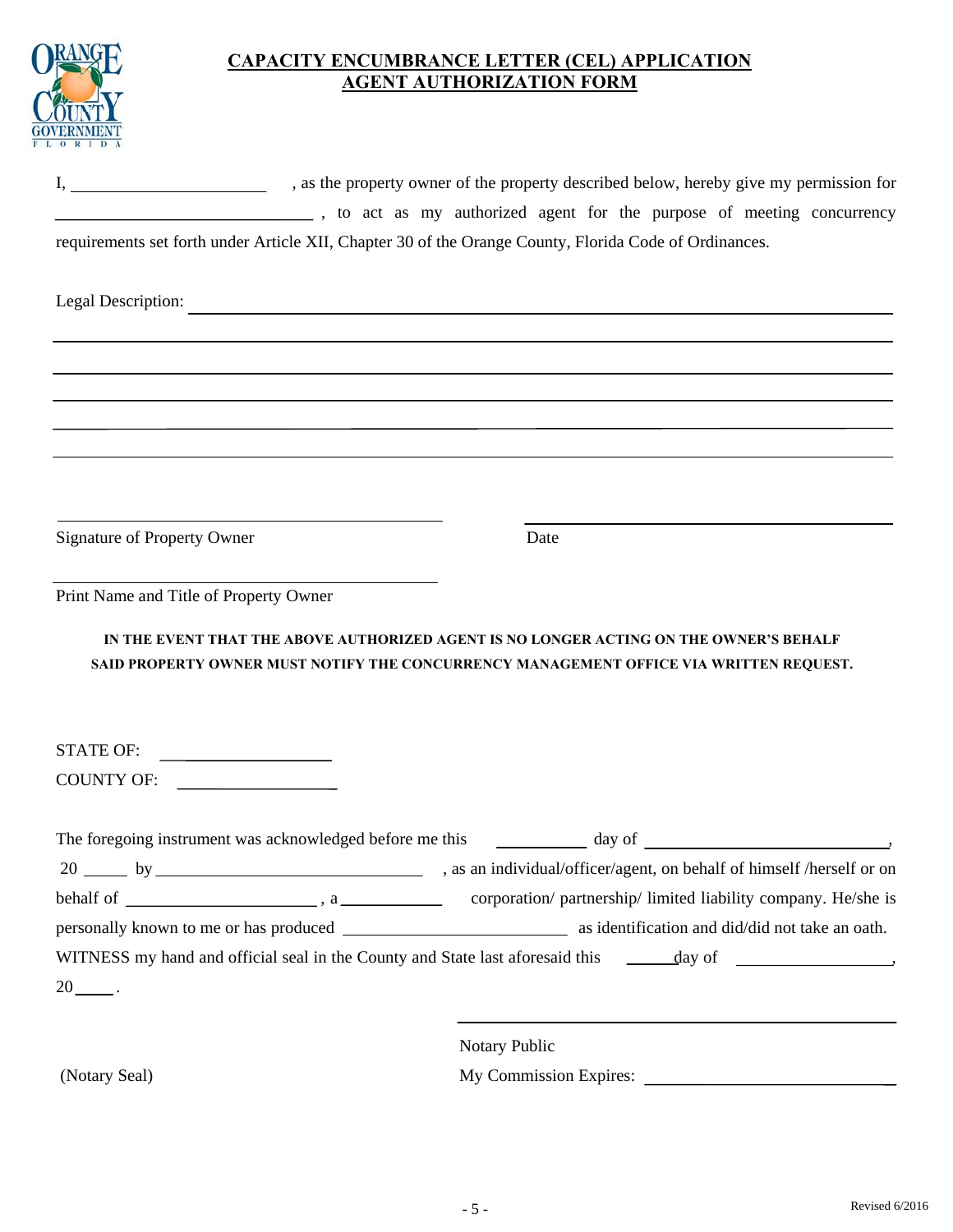

# **RELATED ITEMS, EXCEPT THOSE WHERE THE COUNTY IS THE PRINCIPAL OR PRIMARY APPLICANTRELATIONSHIP DISCLOSURE FORM FOR USE WITH DEVELOPMENT**

This relationship disclosure form must be submitted to the Orange County department or division processing your application at the time of filing. In the event any information provided on this form should change, the Owner, Contract Purchaser, or Authorized Agent(s) must file an amended form on or before the date the item is considered by the appropriate board or body.

# **PART I**

# **INFORMATION ON OWNER OF RECORD PER ORANGE COUNTY TAX ROLLS**

| Name: Name and the state of the state of the state of the state of the state of the state of the state of the state of the state of the state of the state of the state of the state of the state of the state of the state of |
|--------------------------------------------------------------------------------------------------------------------------------------------------------------------------------------------------------------------------------|
|                                                                                                                                                                                                                                |
|                                                                                                                                                                                                                                |
|                                                                                                                                                                                                                                |
| <b>INFORMATION ON CONTRACT PURCHASER, IF APPLICABLE</b>                                                                                                                                                                        |
| Name:                                                                                                                                                                                                                          |
| Business Address (Street/P.O. Box, City and Zip Code): __________________________                                                                                                                                              |
|                                                                                                                                                                                                                                |
|                                                                                                                                                                                                                                |
| <b>INFORMATION ON AUTHORIZED AGENT, IF APPLICABLE</b>                                                                                                                                                                          |
| (Agent Authorization Form must be attached)                                                                                                                                                                                    |
|                                                                                                                                                                                                                                |
| Business Address (Street/P.O. Box, City and Zip Code): __________________________                                                                                                                                              |
| Business Phone ()                                                                                                                                                                                                              |
|                                                                                                                                                                                                                                |
|                                                                                                                                                                                                                                |
|                                                                                                                                                                                                                                |
|                                                                                                                                                                                                                                |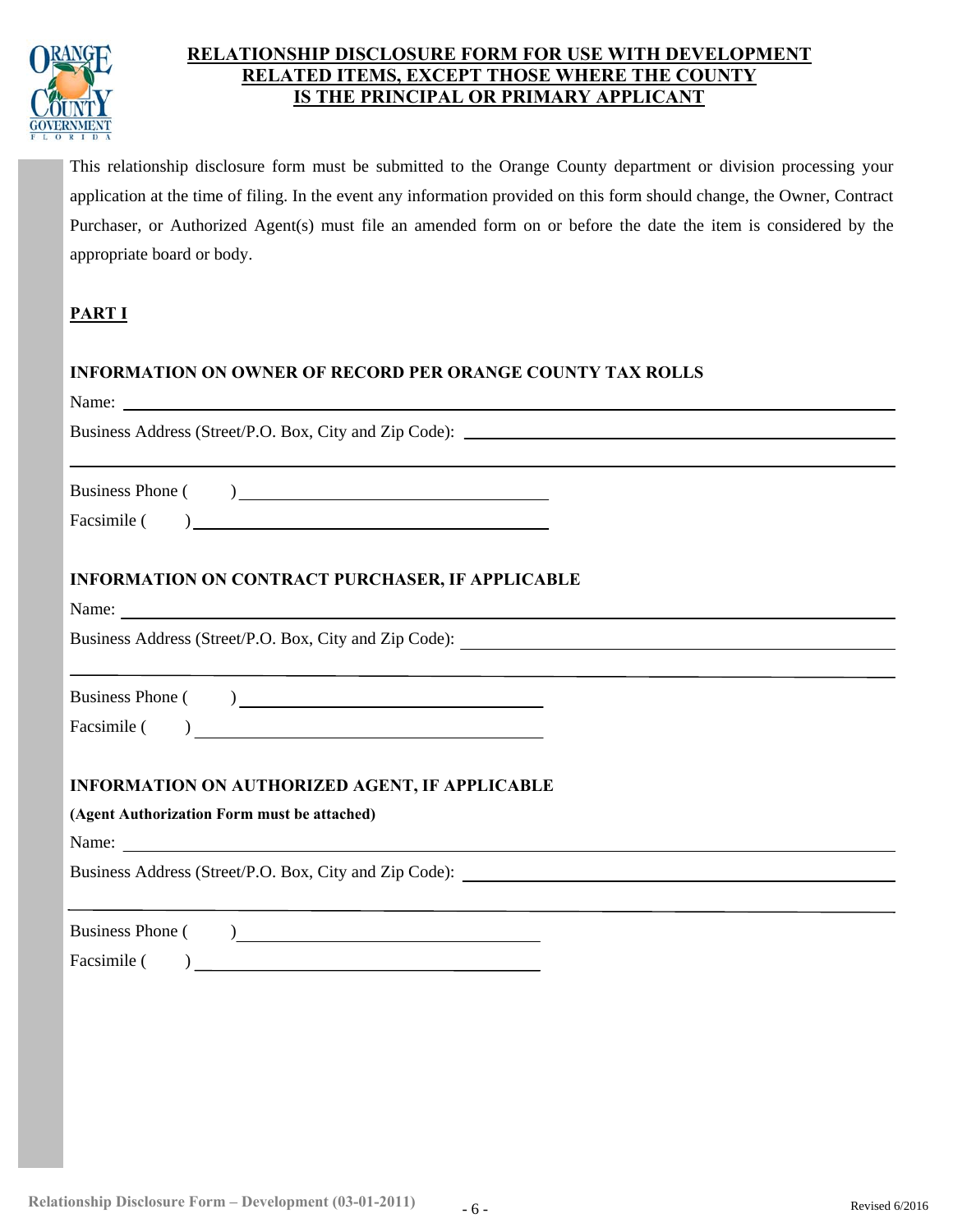# **PART II**

# **IS THE OWNER, CONTRACT PURCHASER, OR AUTHORIZED AGENT A RELATIVE OF THE MAYOR OR ANY MEMBER OF THE BCC?**

**YES**  $\Box$  **NO**  $\Box$ 

# **IS THE MAYOR OR ANY MEMBER OF THE BCC AN EMPLOYEE OF THE OWNER, CONTRACT PURCHASER, OR AUTHORIZED AGENT? YES** □ NO □

**IS ANY PERSON WITH A DIRECT BENEFICIAL INTEREST IN THE OUTCOME OF THIS MATTER A BUSINESS ASSOCIATE OF THE MAYOR OR ANY MEMBER OF THE BCC?** (When responding to this question please consider all consultants, attorneys, contractors/subcontractors and any other persons who may have been retained by the Owner, Contract Purchaser, or Authorized Agent to assist with obtaining approval of this item). **YES**  $\Box$  **NO**  $\Box$ 

**If you responded "YES" to any of the above questions, please state with whom and explain the relationship:** 

**(Use additional sheets of paper if necessary)**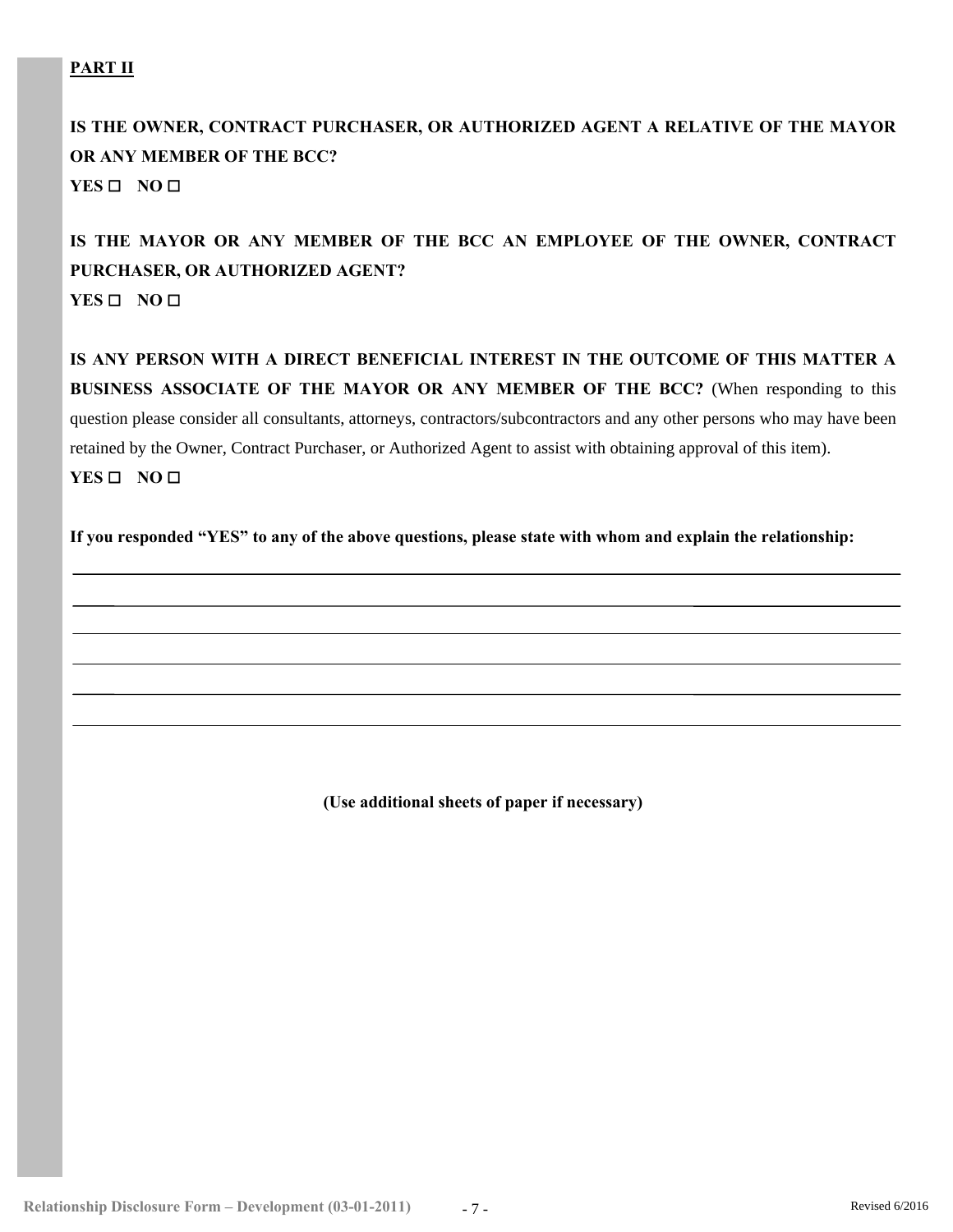#### **PART III**

#### **ORIGINAL SIGNATURE AND NOTARIZATION REQUIRED**

I hereby certify that information provided in this relationship disclosure form is true and correct based on my knowledge and belief. If any of this information changes, I further acknowledge and agree to amend this relationship disclosure form prior to any meeting at which the above-referenced project is scheduled to be heard. In accordance with s. 837.06, Florida Statutes, I understand and acknowledge that whoever knowingly makes a false statement in writing with the intent to mislead a public servant in the performance of his or her official duty shall be guilty of a misdemeanor in the second degree, punishable as provided in s. 775.082 or s. 775.083, Florida Statutes.

| Signature of Property Owner ∆ Contract Purchaser ∆ | Date                                                                                                         |
|----------------------------------------------------|--------------------------------------------------------------------------------------------------------------|
| or Authorized Agent (Check One)                    |                                                                                                              |
|                                                    | Print Name and Title of Person completing this form:                                                         |
|                                                    | Business Address (Street/P.O. Box, City and Zip Code): __________________________                            |
|                                                    |                                                                                                              |
|                                                    |                                                                                                              |
|                                                    |                                                                                                              |
|                                                    |                                                                                                              |
|                                                    |                                                                                                              |
|                                                    |                                                                                                              |
|                                                    |                                                                                                              |
|                                                    | as identification and did/did not take an                                                                    |
| oath.                                              |                                                                                                              |
|                                                    |                                                                                                              |
| $20$ _______.                                      |                                                                                                              |
|                                                    | Notary Public                                                                                                |
| (Notary Seal)                                      | My Commission Expires:                                                                                       |
|                                                    |                                                                                                              |
|                                                    |                                                                                                              |
|                                                    |                                                                                                              |
| Staff signature and date of receipt of form        |                                                                                                              |
|                                                    | Staff reviews as to form and does not attest to the accuracy or veracity of the information provided herein. |

**Relationship Disclosure Form – Development (03-01-2011)**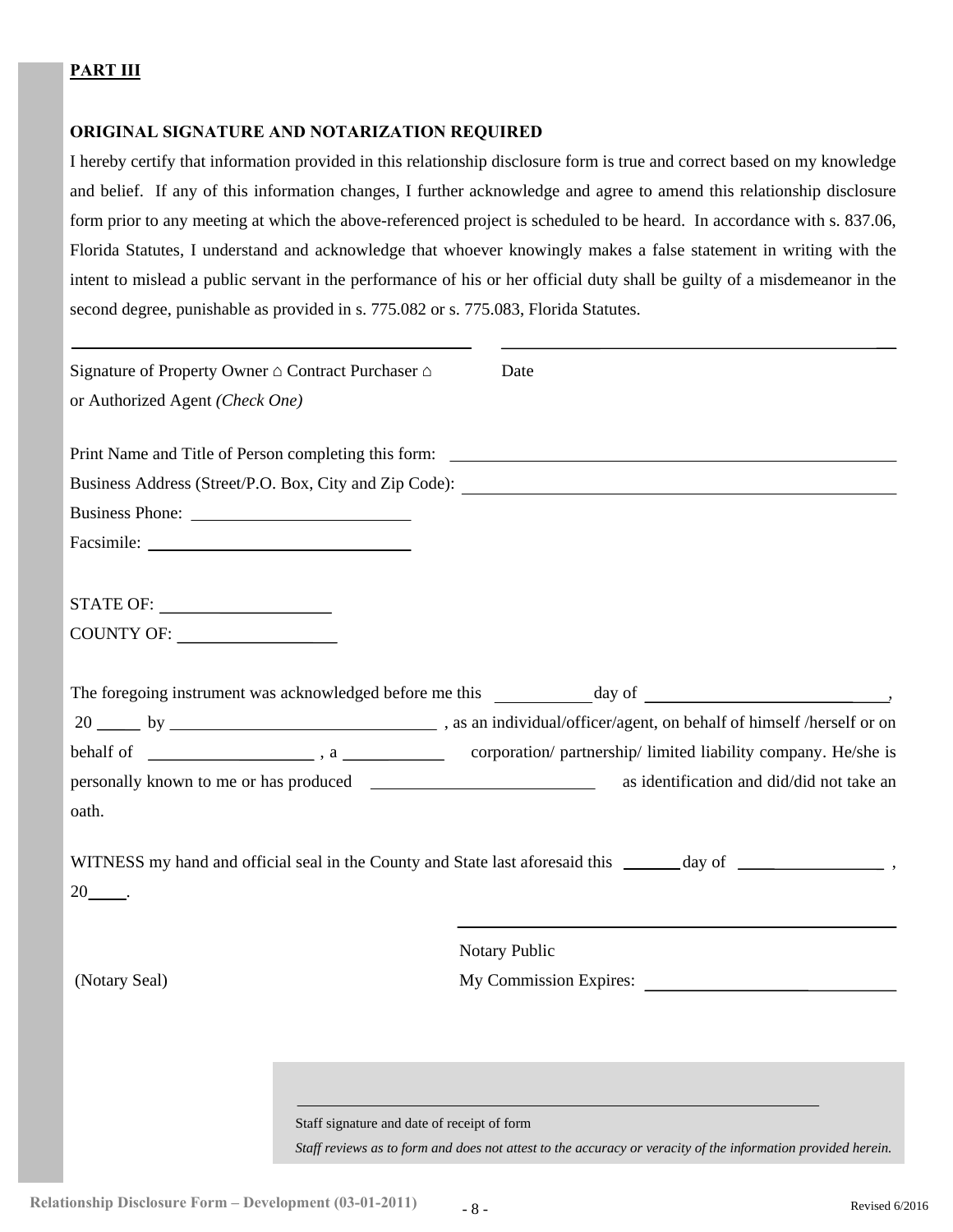



**This lobbying expenditure form shall be completed in full and filed with all application submittals. This form shall remain cumulative and shall be filed with the department processing your application. Forms signed by a principal's authorized agent shall include an executed Agent Authorization Form.** 

> **This is the Initial Form: \_\_\_\_\_\_\_\_\_\_\_ This is a Subsequent Form: \_\_\_\_\_\_\_\_**

**PART I** *(Please complete all of the following)* 

Name and Address of Principle (legal name of entity or owner per Orange County tax rolls):

Name and Address of Principal's Authorized Agent, if applicable:

**List the name and address of all lobbyists, consultants, contractors, subcontractors, individuals or business entities who will assist with obtaining approval for this project. (Additional forms may be used as necessary).** 

| 1. | Name and address of individual or business entity:       |
|----|----------------------------------------------------------|
|    | Are they registered Lobbyist? Yes $\square$ No $\square$ |
| 2. |                                                          |
|    | Are they registered Lobbyist? Yes $\square$ No $\square$ |
| 3. | Name and address of individual or business entity:       |
|    | Are they registered Lobbyist? Yes $\square$ No $\square$ |
| 4. |                                                          |
|    | Are they registered Lobbyist? Yes $\square$ No $\square$ |
| 5. |                                                          |
|    | Are they registered Lobbyist? Yes $\square$ No $\square$ |
| 6. |                                                          |
|    | Are they registered Lobbyist? Yes $\square$ No $\square$ |
| 7. | Name and address of individual or business entity:       |
|    | Are they registered Lobbyist? Yes $\square$ No $\square$ |
| 8. | Name and address of individual or business entity:       |
|    | Are they registered Lobbyist? Yes $\square$ No $\square$ |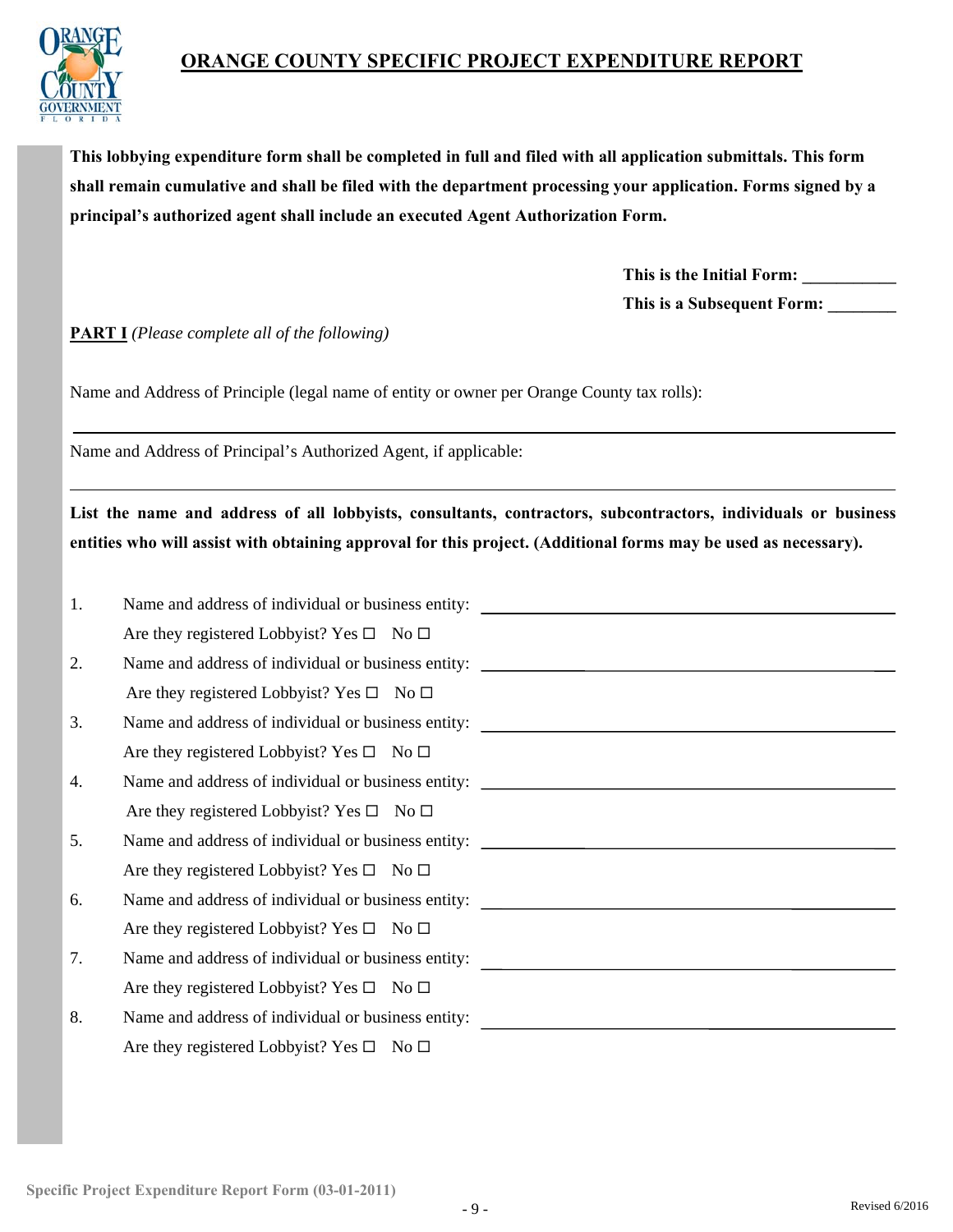# **PART II**

#### **EXPENDITURES**

For this report, "expenditure" means money or anything of value given by the principal and/or his/her lobbyist for the purpose of lobbying, as defined in section 2-351, Orange County Code. This may include public relations expenditures including, but not limited to, petitions, fliers, purchase of media time, cost of print and distribution of publications. However, the term "expenditure" **does not** include:

- \* Contributions or expenditures reported pursuant to chapter 106, Florida Statutes;
- Federal election law, campaign-related personal services provided without compensation by individuals volunteering their time;
- \* Any other contribution or expenditure made by or to a political party;
- Any other contribution or expenditure made by an organization that is exempt from taxation under 26 U.S.C. s.  $527$  or s.  $501(c)(4)$ , in accordance with s.112.3215, Florida Statutes; and/or
- \* Professional fees paid to registered lobbyists associated with the project or item.

The following is a complete list of all lobbying expenditures and activities (including those of lobbyists, contractors, consultants, etc.) incurred by the principal or his/her authorized agent and expended in connection with the abovereferenced project or issue. **You need not include de minimus costs (under \$50) for producing or reproducing graphics, aerial photographs, photocopies, surveys, studies or other documents related to this project.** 

| Date of<br><b>Expenditures</b>    | <b>Name of Party Incurring</b><br><b>Expenditure</b> | <b>Description</b><br>of Activity | Amount<br>Paid        |
|-----------------------------------|------------------------------------------------------|-----------------------------------|-----------------------|
|                                   |                                                      |                                   |                       |
|                                   |                                                      |                                   |                       |
|                                   |                                                      |                                   |                       |
|                                   |                                                      |                                   |                       |
|                                   |                                                      |                                   |                       |
|                                   |                                                      |                                   |                       |
|                                   |                                                      |                                   |                       |
|                                   |                                                      |                                   |                       |
| <b>TOTAL EXPENDED THIS REPORT</b> |                                                      |                                   | $\mathbf S$<br>$\sim$ |

 *(Must enter zero for no expenditures)*